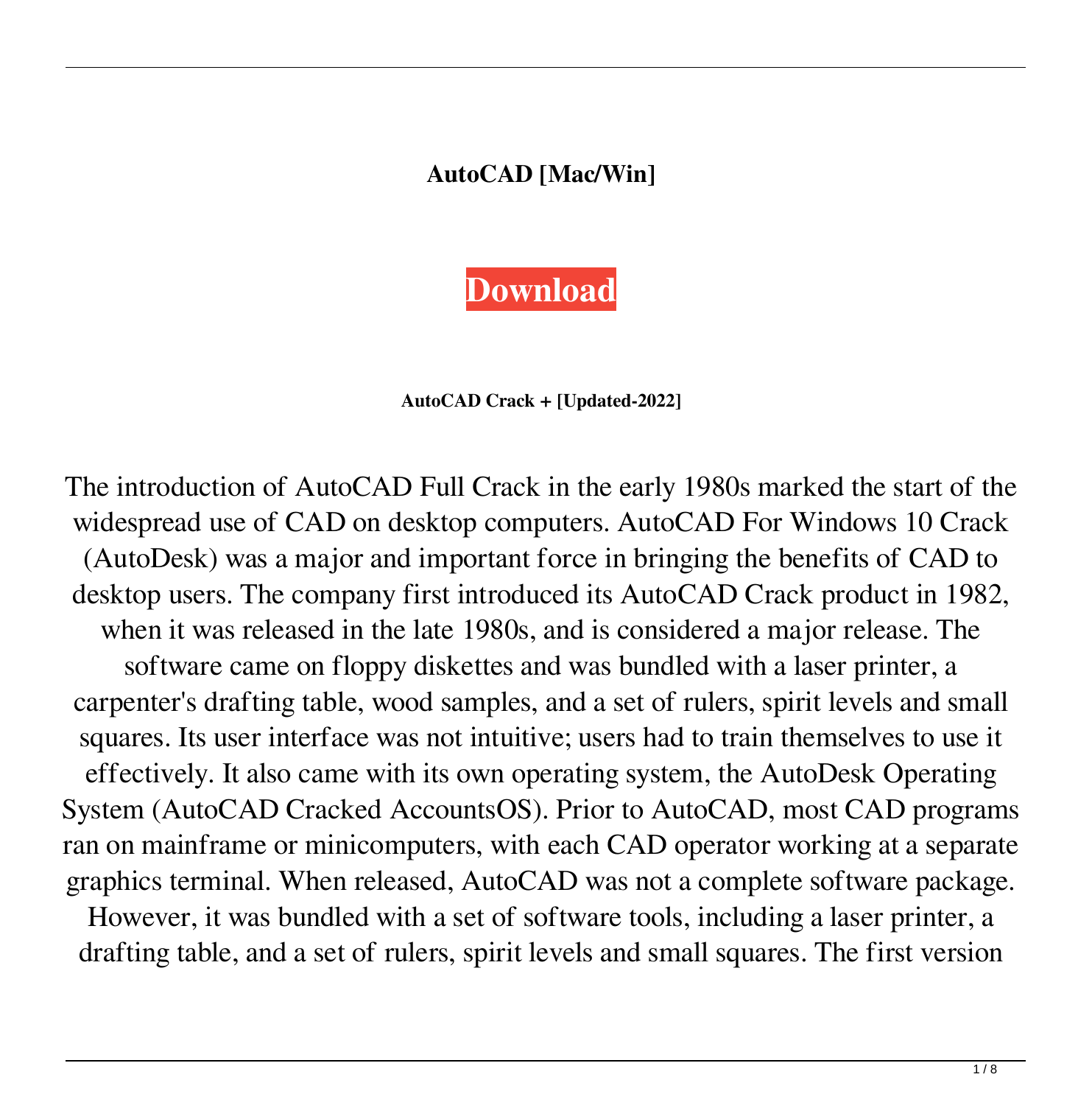came on a 5.25" floppy diskette and a 400-pin disk drive. It is also known as version 1.0, and is most commonly referred to as simply AutoCAD. The operating system for the software package was AutoCADOS. In 1992, AutoCAD 2.0 was released, which was not compatible with previous versions. Subsequent releases were designated with sequential numbers, and thus AutoCAD 5.0 is the next major release of the program. A major upgrade, AutoCAD 2000, was released in April 1999, with this version featuring its own operating system. AutoCAD is used to create drawings and engineering designs in the field of construction, including: Construction and civil engineering, including structural analysis, town planning, and housing design. Mechanical engineering, including automotive design. Electrical engineering, including vehicle design. Digital fabrication, including rapid prototyping and stereolithography. Architectural design. Any type of engineering or architectural drawing. Functionally, AutoCAD is based on the use of a mouse to manipulate drawings, rather than keyboard commands or a drawing tablet. The user can also import digital photographs into AutoCAD drawings using the Picture Editing Software. You can also edit layers, which is

## **AutoCAD Crack**

.NET The.NET framework is compatible with Windows operating systems. However, unlike Microsoft Visual Basic for Applications (VBA), it is not tied to a specific language and can also be used in other languages. This includes Microsoft

Visual C# and Microsoft Visual Basic.NET. It also includes additional.NET assemblies. AutoCAD is supported by all of the.NET languages with the exception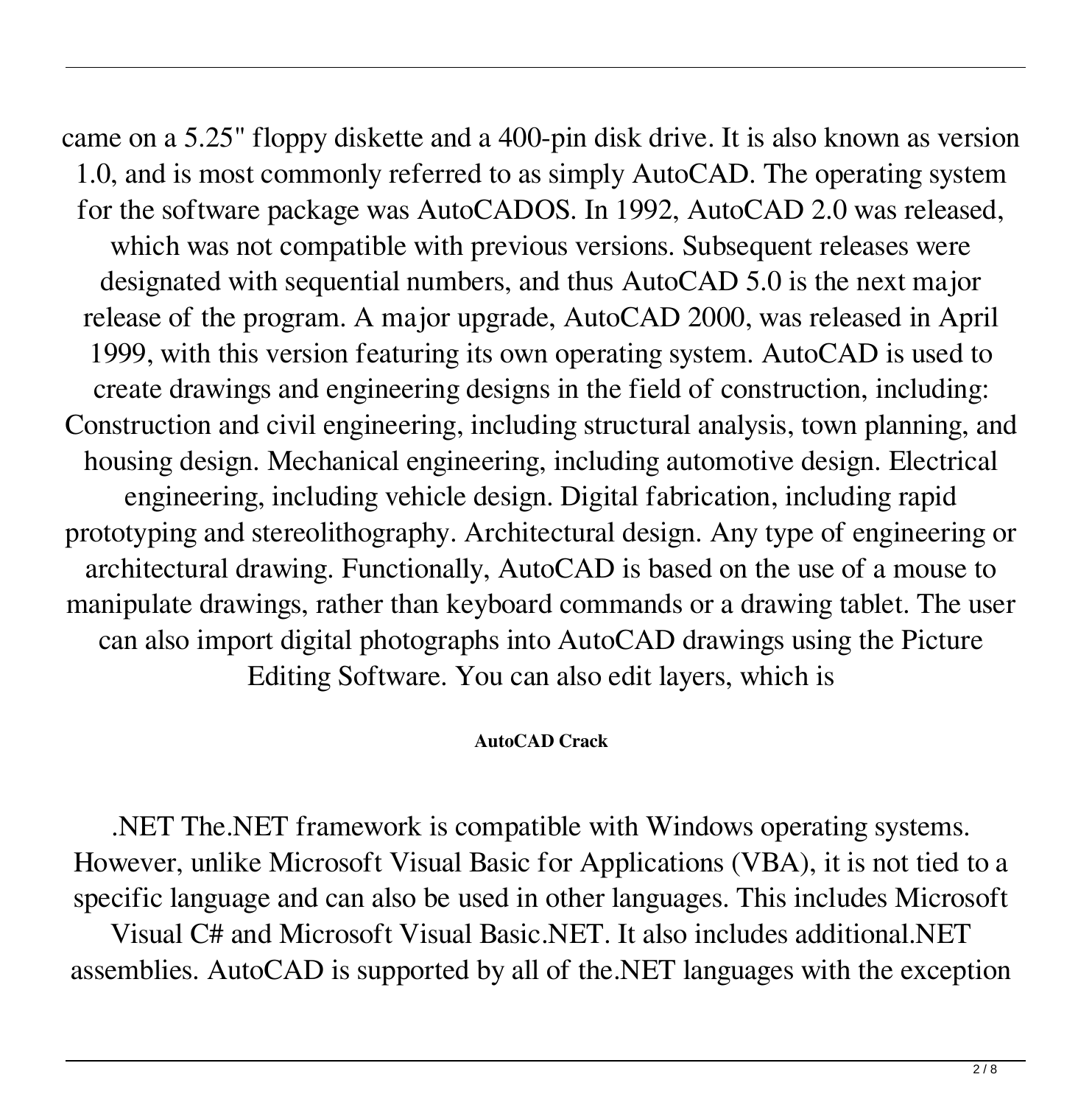of Visual Studio's C++ and the C++ compiler. C++ The C++ language allows many third-party developers to develop AutoCAD extensions. Since the C++ compiler is part of the operating system, it can be used in conjunction with other languages that are tied to the OS. C++ and AutoCAD can be linked through ObjectARX, the AutoCAD C++ interface. Microsoft Visual C++ and Dev-C++ are two common C++ compilers. AutoCAD is not dependent on a specific C++ compiler; both x86 and x64 C++ compilers are supported. Each version of AutoCAD supports both x86 and x64 operating systems. X86 is the default operating system for most computers. However, 64-bit processors can execute 32-bit applications and 64-bit processors can execute 64-bit applications. There are three editions of AutoCAD. AutoCAD LT, is a low cost version of AutoCAD. It uses the same files as AutoCAD but does not contain the full version of AutoCAD. It is similar to AutoCAD's CAD Component Edition (ACE), which was discontinued. This edition is also similar to 3D Designer. AutoCAD Web (later released as AutoCAD Web Application) is a web-based application for designing buildings and mechanical components. The last is AutoCAD Enterprise, which includes a client-server installation, a web application, and a mobile application. This edition provides full network and clientserver connectivity, though it can be installed as a single stand-alone version. It also provides configurable features, such as multi-user capabilities, batch processing, advanced customization, printing, collaboration and product lifecycle management. AutoCAD LT and AutoCAD Web applications can be installed and run as standalone applications or as a hosted service. AutoCAD LT supports all versions of Windows, but it is not supported for a version of Windows 2000 or Windows XP. Windows 7 or later can support AutoCAD LT, and Windows 8 can support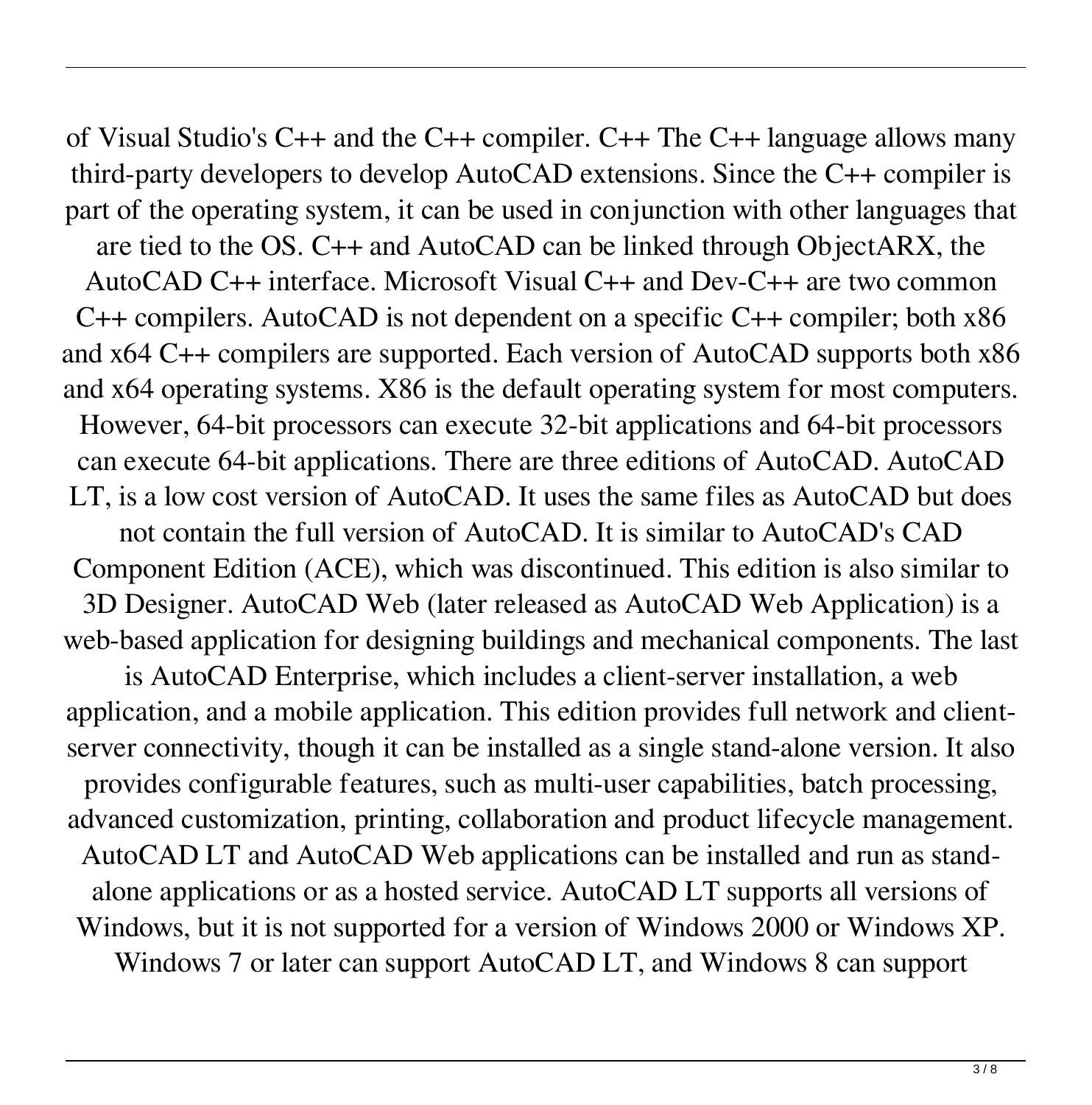AutoCAD a1d647c40b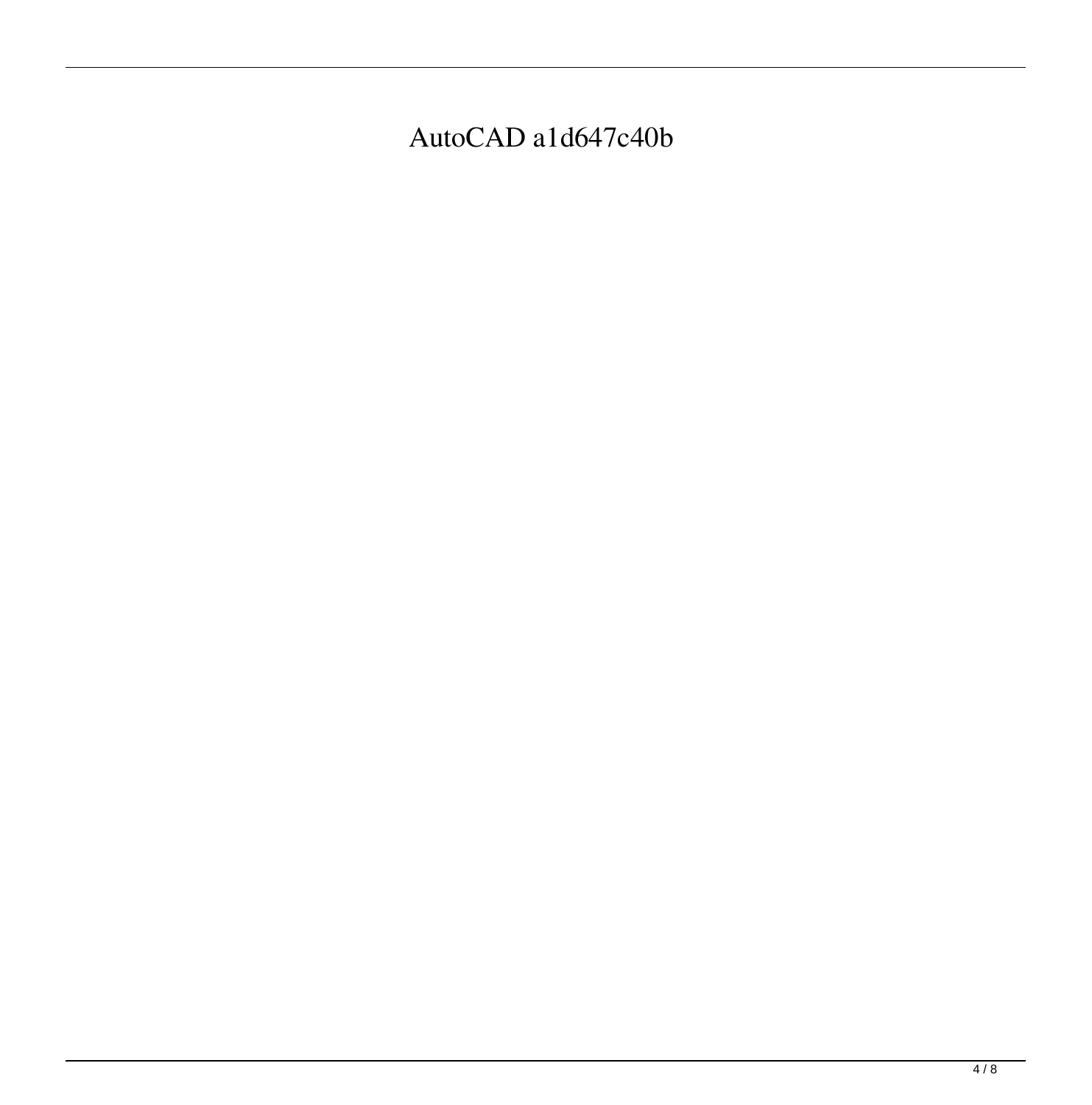## **AutoCAD Keygen Full Version Download**

Open the Autodesk keygen for Autocad, Windows 7 64bit. Click Generate. Enter a serial number and a product key, then press Generate. Open the file that has been created in Notepad. Save the file to your desktop. Return to the Autodesk Autocad launcher. Select Autocad Professional 2017 (32-bit) from the Autodesk icon. Note: If you are running a 64-bit operating system, you will need to use Autocad LT 2017 (32-bit). 17. Launch Autocad. Note: The launch of Autocad will make it look as though the application has been launched. 18. Make sure that you have set your regional settings to English. 19. On the opening screen, highlight the "Create.dmx" tool from the Tools palette. 20. Choose the active page from the drop-down menu and load the current page from the file. 21. On the right side of the page, select the AutoCAD icon to the right of the Save command. 22. Use the newly created.dmx file. Creating an Raster Template A raster template is a file that contains all the template information needed to create a new drawing. This includes everything you need to specify the elevation and slope of any single layer (Figure 18.16). You can create a raster template by using any of the.dmx tools on the template palette. To create a template, you must choose the appropriate tool. 1. Choose the.dmx tools on the template palette, and then follow the steps below. 2. Use the raster template for all the new drawings that you create. Figure 18.16: Use the raster template to save time and avoid multiple setup steps Figure 18.16 shows a.dmx file in the template palette. In Figure 18.17, you can see a new drawing created from this template. 3. Click Save. Creating an Elevation Template When you are creating an elevation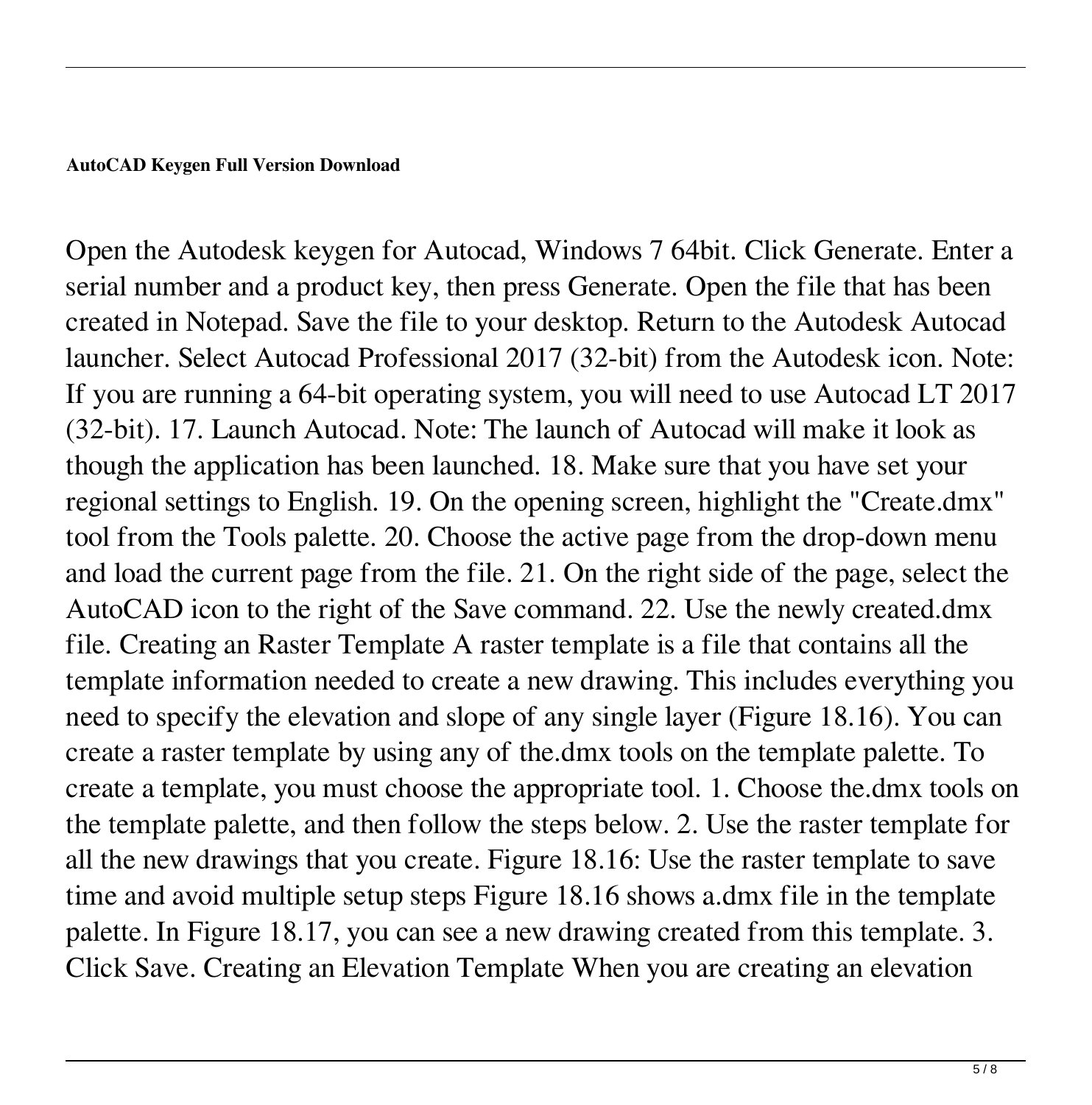template, you will usually create a textbox. This is the elevation that can be easily edited and can be specified in the elevation field. This can be changed by drawing in your new drawing and changing the value in the elevation field. If this isn't what you need, you

## **What's New in the?**

Autodesk BIM 360 technology enables teams to view and comment on each other's designs from anywhere, at any time. The collaboration features available in Autodesk BIM 360 now also include Annotations, the ability to insert comments or labels, as well as the ability to see comments made in the model. New Geometries: Create complex 3D geometry using the new Geometric Topology. The new feature lets you create and edit complex 3D shapes by defining their topology. Use the new Mesh option on the Snap or Align to create complex 3D geometry such as meshes, cylinders, tori, and so on. The new Irregular Polygons feature lets you automatically create complex 3D shapes that consist of a combination of polygons of different sizes and shapes. (video: 1:15 min.) Show author Last updated on: 20 Dec 2020 Tags: new featuresIn The Black Money. Love. Music. The Black. These four words together make for a perfect storm. Stress, poverty, hardship and misfortune. The Black lifestyle is not for the faint-hearted. Many of us have seen The Black in our lives. It is a lifestyle that is usually littered with drug addicts, alcoholics, dysfunctional families, sickness, poverty, sexual deviants and crime. What many people do not realise is that The Black is not confined to a single geographic location. From Vancouver, British Columbia to Edmonton, Alberta, The Black is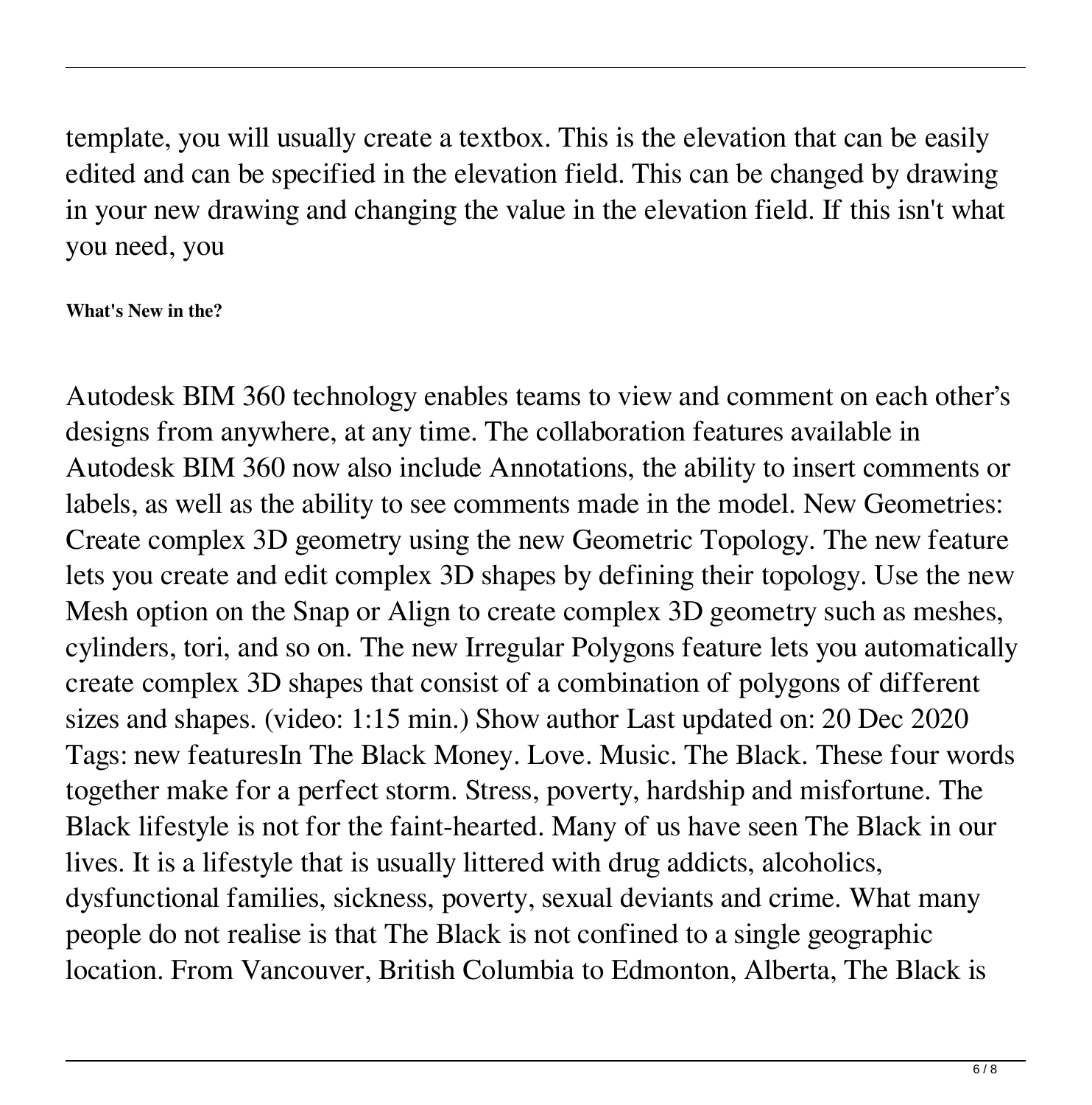prevalent in many areas. The purpose of this site is to provide information about The Black. This website is not a commercial enterprise. It is not funded by anyone except the authors. We aim to share the experience of The Black and educate others who have not had the opportunity to experience this lifestyle. Dojo 1.4: Tabs on Layers body, html { font-family: sans-serif; font-size: 90%;